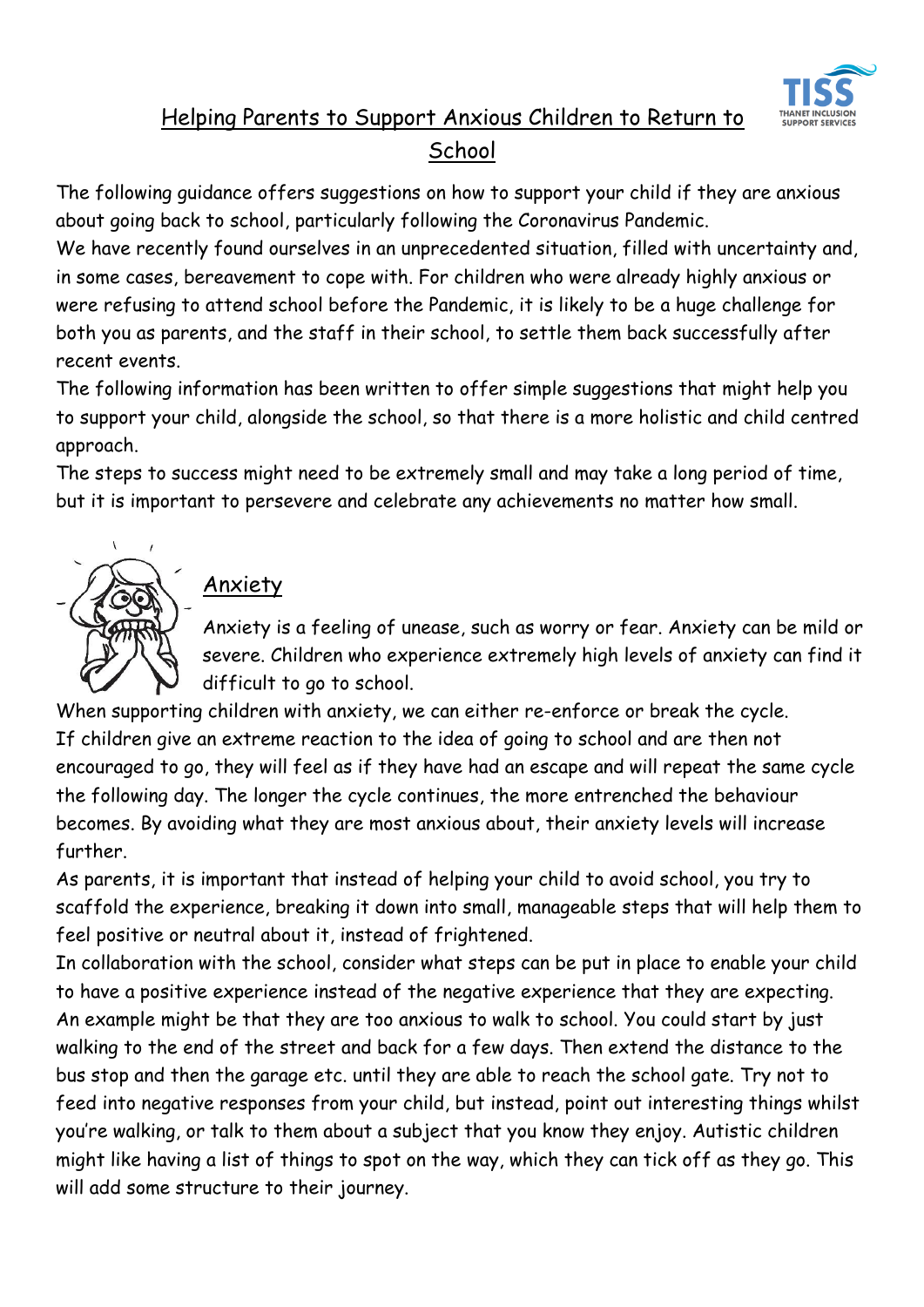Another approach is to flip the feeling so that, rather than talking about them being scared of an experience, talk about them being brave by confronting their fears.

Reflect back on how well they have done when they have managed to achieve a step in the right direction, even if it is a very small step. Also try asking them to consider what advice they would give a friend who was feeling anxious and see if they could follow their own advice.



#### Initial visit

After such a long period away from school, it might be daunting for children to return, particularly as they are unlikely to go back to their usual routine.

Ask the school if you can arrange to visit with your child, so that you can see their teacher and share some of the activities they have participated in during the lock-down. It is important that your child starts to establish or re-build a positive relationship with the teacher or a key member of staff. Talk about who will be supporting your child when they come back to school, but be mindful that staffing might be limited and that the school will do their best with the resources they have.

If your child's anxiety is more extreme, then perhaps the teacher could carry out a couple of video calls to them at home before you even attempt to get them into the actual building. There might also be social stories available that you can read through with your child. Most importantly, be positive about school. Your child will take on board your thoughts and feelings about their educational setting, so gently feed in nice comments about the staff, seeing friends and even the school dinners, over the period leading up to a return to school. This might be difficult if you are unhappy with an aspect of the schooling that your child has received; however, it is important that you discuss any issues you have, with the school directly and maintain a positive outlook with your child so that you don't increase their anxiety further.



#### Routine

During the lock-down, it has been easy to fall out of a regular routine. People have been getting up at different times, eating at different times, staying in pyjamas all day and so on. To help your child get ready

for going back to school, begin to re-establish some of the routines you had before. Start putting them to bed at a slightly earlier time and setting the alarm to get them up at a reasonable hour (this doesn't have to be the same time as a normal school day). Try to eat meals at more of a set time, perhaps similar to the timings at school. Plan an activity that you want your child to comply with, even if it's helping you to bake a cake or build a Lego model, before they can have free time. This will help them to start preparing for having to do things that aren't always on their terms.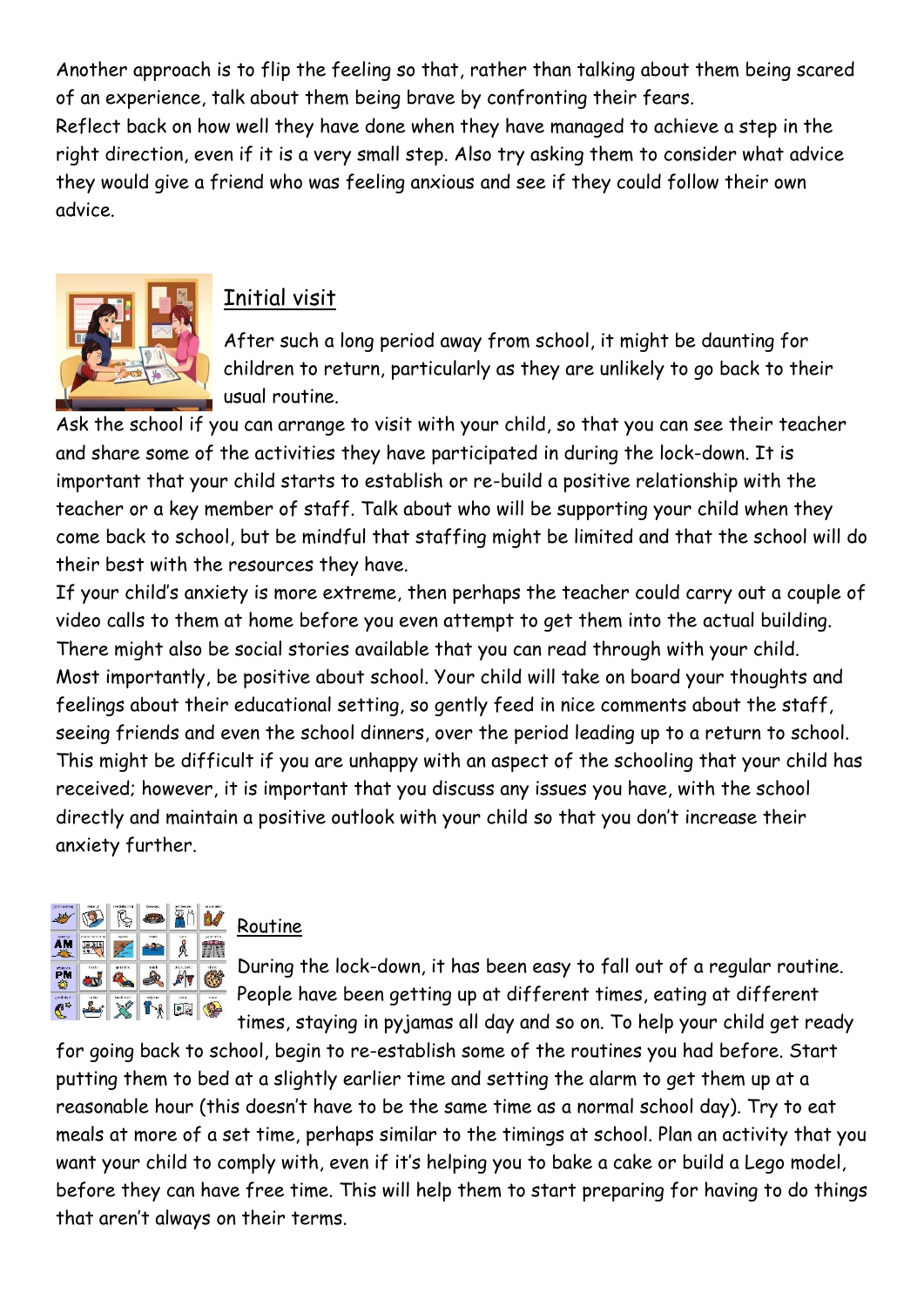Your child might have been completing work set by the school. Try to structure it so that you start at the same time each day and have a regular break built in.

Think about evening routines that you had in place before, such as bath, teeth, story and bed. Start to re-establish these routines, even if they are at a slightly later time than normal. Perhaps add something positive about school when you are putting your child to bed, such as, "Won't it be lovely to see Mrs Smith again soon" or, "I wonder how Mr Brown is". This will help your child to start re-familiarising themselves with staff and will start to encourage them to think positively about school.



### Transitional object

For some children, bringing an item from home and keeping it with them at school, can help to give them the comfort and confidence needed to make a

successful transition back into an educational setting. Of course, following the Coronavirus Pandemic, items coming from home will need careful consideration, in order to avoid the virus being brought into school. Small items kept in pockets would be more acceptable, whereas larger items may need to be disinfected regularly and might not be considered appropriate at this time.

For a child who has separation anxiety, it can help for them to have a photo of their loved one in their pocket, so that they feel as if that person is with them, giving them the courage to get through their time in school. Another suggestion would be to draw a small heart on the child's hand and your hand, so that when you are walking to school and holding hands the hearts are charging and the child can then see or touch the heart, whilst they are in school, reminding them that there is a connection with you and they are loved.

The book, 'The Invisible String' is also good for children with separation anxiety.



### Building in regular re-set times

It is important for children with high levels of anxiety, to develop some strategies to help them feel calm. The school should be able to support

with this, but it is something that parents can work on too, as you know your child best. If they start experimenting with things that help them to feel calm at home, such as, listening to music, cuddling a favourite teddy, building with a construction toy or reading a favourite book, then they might be able to transfer these calming tools to the school environment and use them when they are feeling anxious. It is important to discuss the calming tools with the school, in order to see which strategies are manageable when they are there and which need to be saved for when they are at home.